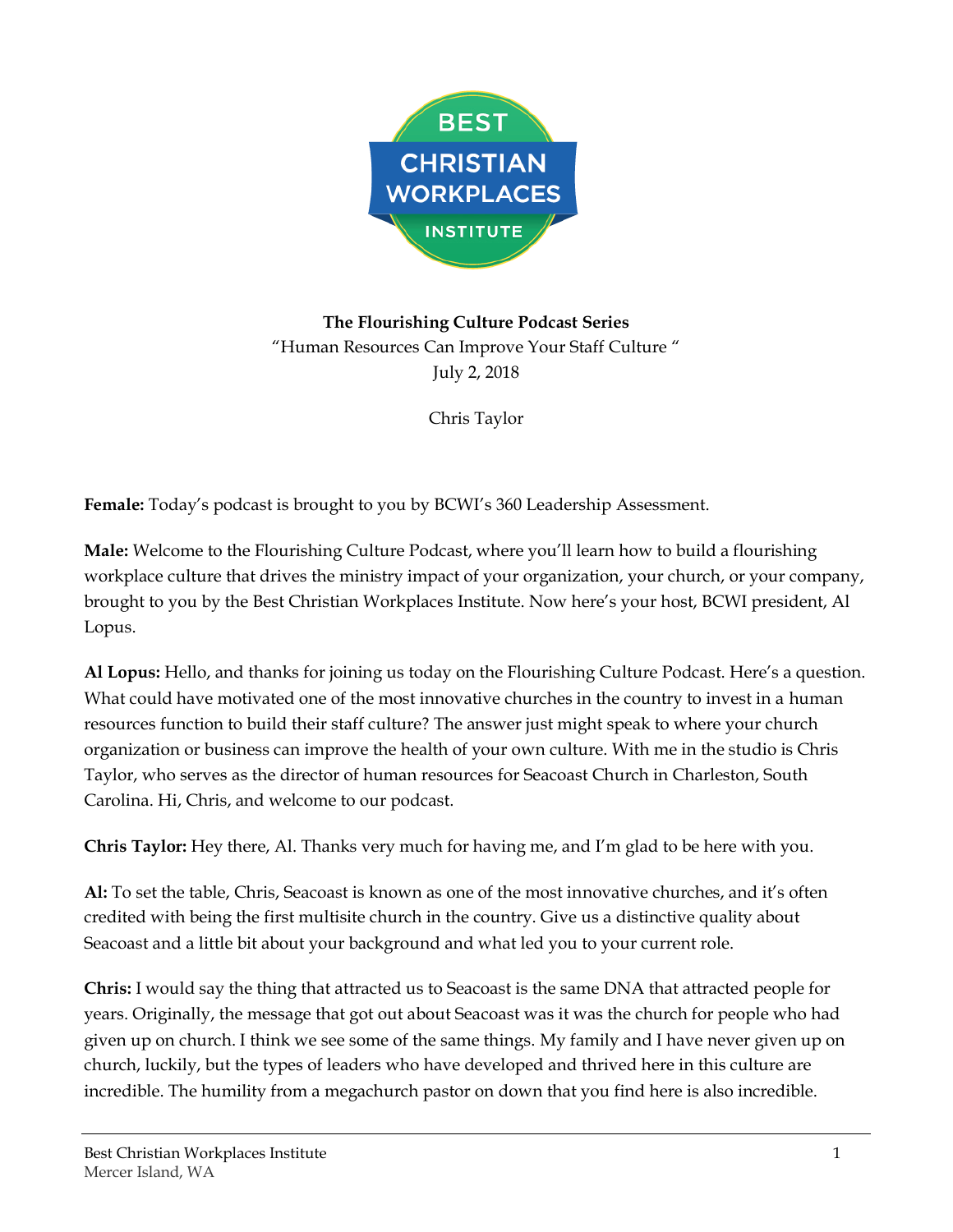For me, my background… I was raised in a Christian home, but I worked in the secular side of things for almost two decades. I spent 17 years with General Motors, and in doing that I was in the HR function, change management, labor relations, and worked here in the States and then in Korea, Australia, China, and Japan.

About three years ago, I decided I did not want to spend the rest of my career in corporate. I wanted to impact the world. I wanted to be in not-for-profit and hopefully to do something involving the church or with the church. So we left Korea, moved back to the States, not certain what we were going to do. Luckily, GM blessed me for another three years and let me commute from South Carolina to Detroit, and then I finally decided the time had come to step away and stepped right into Seacoast.

**Al:** That's a great story. I remember meeting you. It was about three years ago. Tell us the story of how you and I actually met. As I recall, you were just getting started. What were some of your first impressions of being on church staff but also looking at the Best Christian Workplace survey results? What did the survey scores tell you about the health of Seacoast's staff culture?

**Chris:** Yeah, you came to South Carolina to support us when we rolled out the survey the first year to the staff, and then we got to know each other virtually as we were going through "How are we going to do this for the first time ever when this church is 27 years old, the first time we've gone deep and asked for this kind of feedback?"

From my own background with employee engagement surveys, I believe I was prepared to remember what I've always been taught, and that is look at the data and listen to what the data is saying always. You have to be so careful not to take one peripheral comment someone wrote and run off on a tangent with it. When we stepped back, it began to paint a picture.

We did the survey right as I came on board here at Seacoast, so I didn't have any pre-survey comparisons, really. I didn't know the culture prior to the survey. It was within weeks of my coming here that we did it. So it was important for me to sort through the data and begin to put the information into buckets. What is it that people like? The general message that came out was something I think we're going to talk about a bit later today. I remember a concern we had up front was "How will the leadership receive this truth they've never received in this format or clarity before?"

**Al:** Yeah, that's always a challenge. You've described your culture and your pastors as intuitive and feeling-oriented, and sometimes this data can really hurt, can't it?

**Chris:** Absolutely.

**Al:** You're speaking to some of the culture challenges and opportunities at the church. What specific things needed attention? What wasn't working that came out in that first survey?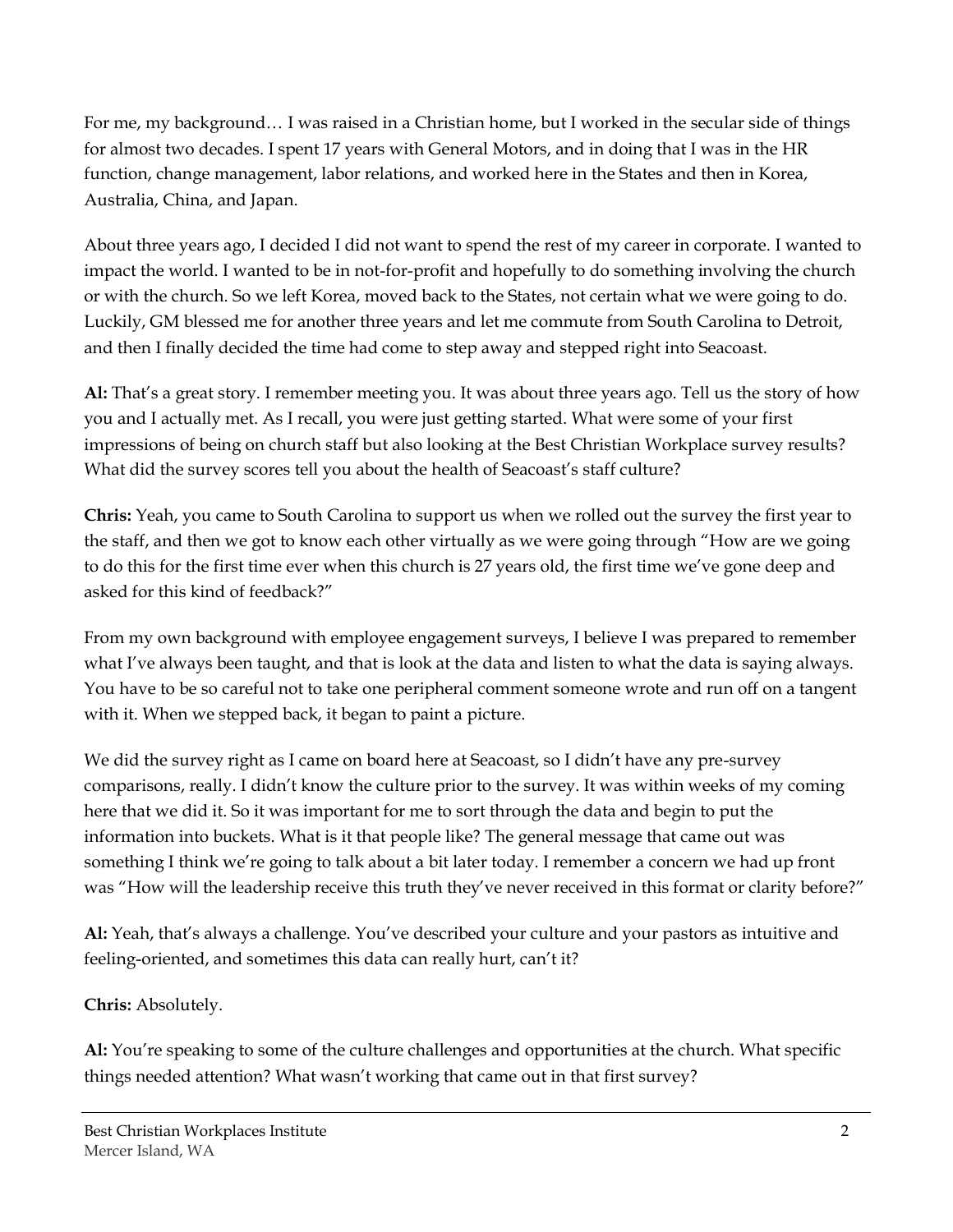**Chris:** The general message we saw right away was, "Hey, guys, we have never doubted how much you love us. You care for us. We would probably give you an arm if you needed it, but we're not sure where we're going. We get lost a lot. We're not happy with our pay, and we want to be better developed. While you're at it, please develop my boss as well." Those were the key things, if you remember.

**Al:** Yeah, exactly. I do remember how it really came across strongly. There was a high level of trust between leaders and staff, and the staff felt that, yes, the leaders really loved them as the staff, but, as you say, these issues came out. I remember a document you created early on that outlined a long-term strategy. I was really impressed with it. A strategy for improving the staff culture through a highly functioning HR department. Walk us through some of the original plans you had that you wanted to implement and now, over three years, *have* implemented at Seacoast.

**Chris:** It was the best of times and the worst of times, Al. I hit the ground running. I was excited. I wanted to make a difference, and I think I hit the ground running too hard because it was so important to me that I show my worth. I came out talking about a lot of things we could do, and I realized what I needed to do was step back and learn my new culture and remember, "Hey, I've moved into their house, and I need to understand them."

To do things visually, to lay things out visually is a help for me, and in our culture… The staff culture here, if you talk Myers-Briggs, is an ENFP culture. For all of you gurus and geeks like me out there, you kind of know what that means. So I needed to back off all of the action plans but to show, "Here's what we could be if we wire things up the right way." That's the word I like to refer to. So we laid out a three-year strategy.

Seacoast *is* very innovative. You can see and feel the energy as soon as you get here and spend time here, but that also means that as that ENFP culture kicks in, we're not always excited about processing detail. The first year the plan was really around doing some of the most boring things, some people might say, and that's putting the wiring behind the walls so that whenever we flip the light switch a year or five years down the road the light comes on.

We have a history of a lot of things that were developed in Seacoast and then vanished, and that was some of the feedback I was given by the leadership team that recruited me. They said, "We want to do better in this area." So that's something we agreed we can do, and that's when I laid out the plan I shared with you.

"It'll take about three years. We have to get some fundamental basics right, and that'll get kind of boring, but what it gives us is repeatable process so that long after you and I are gone things are still working. When somebody goes in to take a learning course or initiative, the fifteenth class is every bit as good as the first class." Those kinds of things.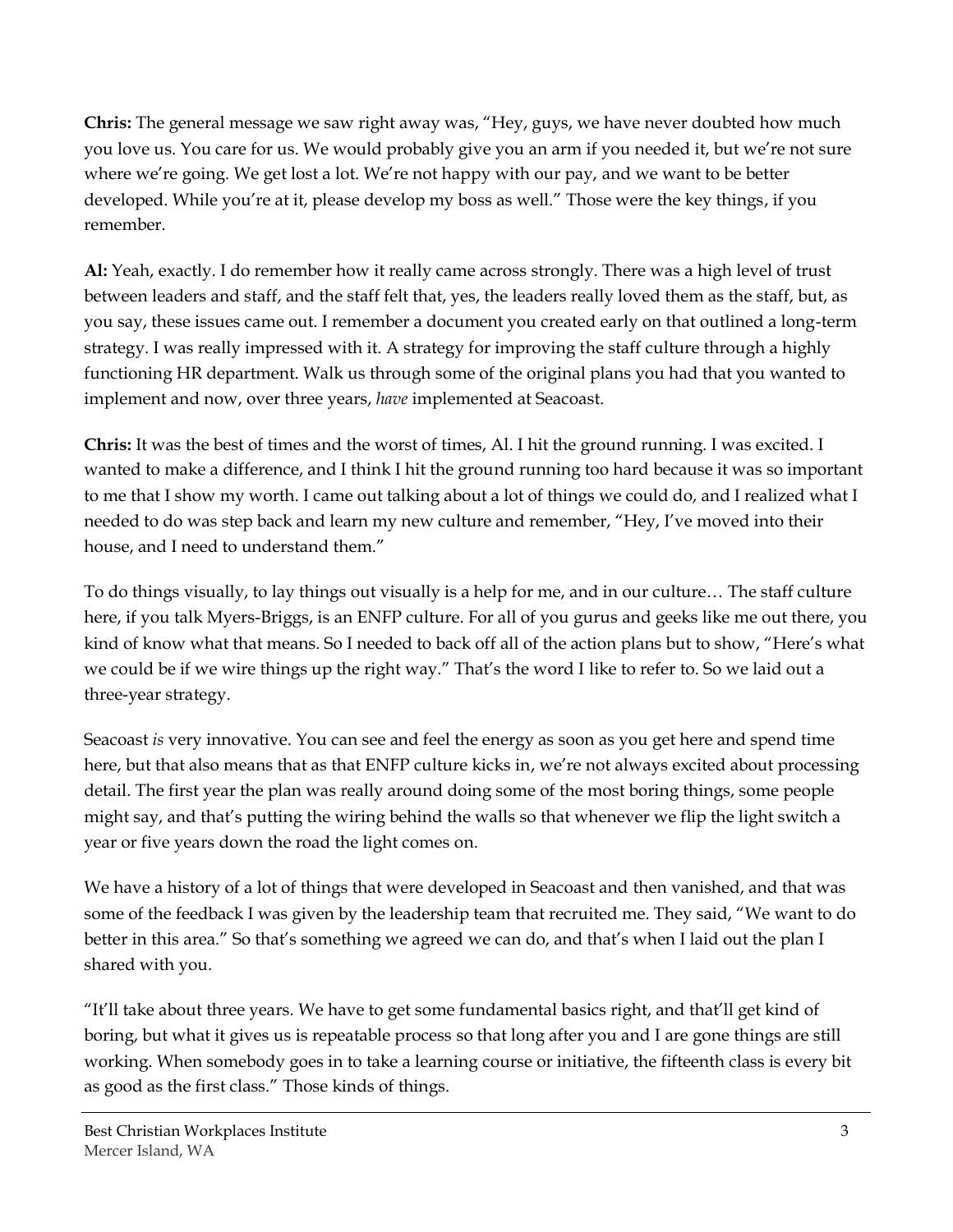That wiring in the beginning, including evaluating all of our positions, something we'd never done, and that's a process… We looked at every job, determined its size, its scope. We then, because of the feedback on the compensation, updated pay ranges and midpoints. We did teaching sessions for leaders and for the staff as well on the new system, and that is what helped us get the first win, I would call it, which was upgrading people's pay.

**Al:** Well, I think we're going to talk more about that. As you were getting your feet on the ground in that first year, we also saw great progress both in teamwork and communication. First give us an action step that really began to get traction with your culture, and then tell us a story of how a practical outcome improved the health of your culture and furthered the church's ministry.

**Chris:** Following that first survey, our leader… Josh Surratt is our senior pastor, and his dad, Greg Surratt, founded the church. They were kind of in a transition period when we started this. This was one of the first big initiatives that hit the table when Josh stepped into the lead pastor role, so he stood really tall to the leadership team and said, "We have to open our arms and welcome this feedback. It's going to hurt, and we'll take some time to mourn. Before we go out and address the staff, let's let it soak in."

But after they did that, he wanted to pull everybody in, and an idea we came up with was called *culture builders*. Culture builders were just that. "How can we take people from every level of Seacoast and have them work on initiatives and make things better?" We identified our handful of key initiatives, one of them being comp and benefits like we talked about, another being performance goals, metrics, and we had two executive team members champion each one of those groups and then bring in people who wanted to raise their hand and say, "I have an interest in this area."

We would then begin to run those, and at our all-staff meetings we would report down on those, and at our executive team meetings we would learn more about what was going on with those. I think it really gave people a sense of shared ownership. One of the mistakes you can make when you do a survey like this is to say, "Hey, we've got it. Thank you for dumping your comments at our door. We'll go and try to fix everything and hope it works."

**Al:** First of all, I like that comment that Josh really encouraged the team to take some time to process the data before stepping out too quickly, and that gave the team some space in order to process before you moved into these culture builder teams. That's a great structure, this culture builder team concept. I bet you have another great example of how an innovative strategy affirmed your people and impacted the ministry.

**Chris:** Well, I just happen to have another good idea. There have been a lot of fun things that have come out of this. There have been some hard moments but a lot of fun things. I want to give one more plug to our lead pastor Josh and his wife Lisa, who are both very involved here at Seacoast. They are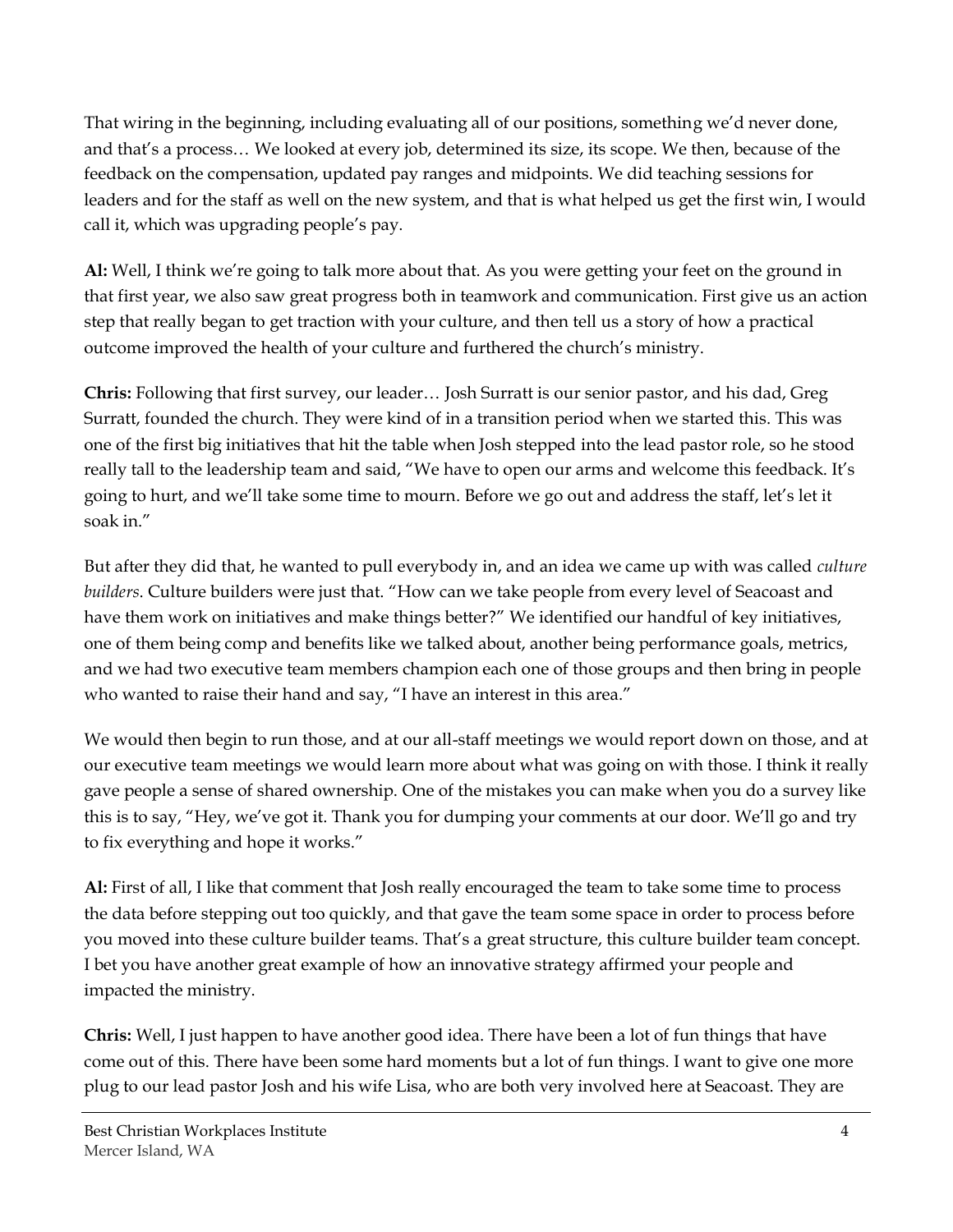almost total opposites when you look at personality type again, so when they play off of each other, it's amazing.

The thing I really enjoy watching in them is they see different parts of the problem or equation. We all should hope we have someone who is almost our opposite for whom we have mutual respect. One of the things they did was said, "You know what? Let's kind of blow up this all-staff beast. We've gotten mixed feedback for years, and let's really redo it." So they pulled me and a few others in to help with that.

We really stepped back and looked at what would make a difference and how we could take the survey feedback and our core values that go from finding God all the way up to making a difference in the kingdom and make every meeting have something to do with those topics. It's not a program of the month so that every three quarters you're going to be hearing about the topic you heard about *this* quarter.

They proposed a yearlong schedule. "Here's what we're going to hit, here's what's going to support that, and here's what we're going to show that we're doing in terms of culture builders." Just putting that, the feedback (we've seen it in the last two surveys) is so much better, because it's really designed with the current needs of Seacoast in mind.

**Al:** You *have* had great support. It's interesting to see Josh and Lisa onstage together as they talk about things and play off of each other. They really build strength as a result. Let me shift gears. I know you can appreciate the fact that compensation is always a sensitive topic in churches. You've had labor relations experience. Compensation is *always* a sensitive topic. I'm sure it's true at Seacoast as well, yet the compensation and benefits area is one you have made a lot of progress on within the past three years. Tell us about your approach and the practical benefit to your people that has had.

**Chris:** It is an area that has been quite a journey here, and I would say it's a sensitive topic almost anywhere in the world that you go. The thing we know about compensation is it really is not a motivator of people. If you go back and study Maslow's hierarchy, he'll tell you it's not going to motivate them for long, but, man, is it a de-motivator if you don't have it right. We knew we had some work to do there, so we needed to understand what was fair and what was right.

We did an external benchmarking using megachurch compensation surveys and data, which Seacoast had used for some time, but in addition to that, we did this job evaluation process I mentioned earlier, and that was kind of a scientific structure we built to look at how big a job is. Al, if you're at the top of the organization and I'm at the bottom, how many levels are there between us? If you say, "Chris is my go-to strategic guy…" If I have all the strategy, then what you have is lower. If I have the decision making, what you have is lower. We have so many points we look at across the whole organization.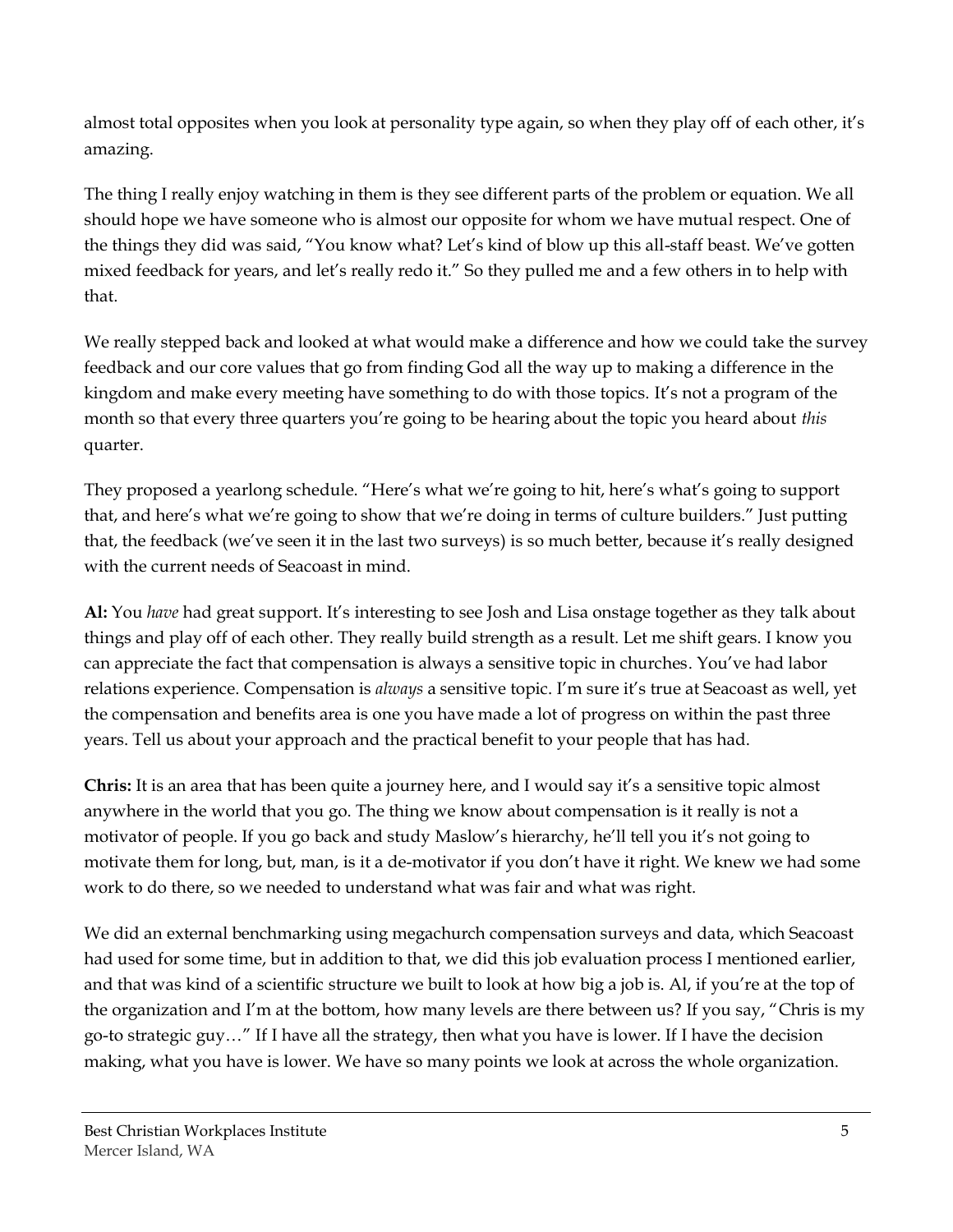Now, you talk about putting people into a coma. It did for the first few months, but we use that process every time we have a new job here, and we have pastors who are now fluent in the language because we made them the leveling committee, not HR. We're in it too, but we get in and we talk about, "But remember, Bob's job oversees *this* many people, and Mary's is going to be *this* much different." They're talking objectively. What that does is gives a foundation where there is objective data underneath compensation, and then it's easy to go in and say, "Let's get our pay ranges in place."

I can say from that objective data that all of these jobs fit into this range. What that helped us do was say, "A lot of our people are underpaid, so this year, when we have a pay increase, we're going to have two components. Everyone is going to get the performance increase they've earned, but a number of people are going to get an additional increase we call 'catch-up.' We're catching you up to get you into your new pay level. We will do this over a period of two years, and that will have you where you should have been."

So we did that. We set aside quite a bit of money, and we went to work on that. What we have now is there's no black box. People are not distrusting about, "Well, Al makes more than Mary." He *may* make more or *she* may make more, but the issue is they're both in the band they belong in. Then when people have questions about "What could I do to make more?" we're able to say, "Well, let's sit down and look at your range."

We give the ranges to people. We don't hide them. "Here's where you are to the midpoint, which is our target, and this is what you'd need to do. It's on the performance and behavioral side." A lot of that came into place with metrics we've put in place that I think we'll have the opportunity to talk about shortly.

**Al:** So here you are putting in structure in an ENFP culture. That's not always easy, but congratulations for sticking through it so people can actually see the benefit of it and how it is helpful in any kind of an organization that gets to the size you are. You've also begun to do a fair amount of training that has impacted the emotional intelligence and competency of your staff. First, what is emotional intelligence and competency, and why is it important at Seacoast?

**Chris:** Emotional intelligence, when you're asking a leadership development guy, is everything. Emotional intelligence most simply is understanding and managing our emotions as well as understanding others' emotions. Really understanding them. That's hard to do, because emotions move really quickly if you study the brain. You have one, you say something awful, and then rationale catches up and you say, "Oh, I shouldn't have said that. Let me call back and apologize." That's why we all have those stories we can share about writing that letter or email but thankfully never sending it.

So understanding emotions takes a lot of work, and it means I need to understand how I am wired and what I'm most likely to do in good situations as well as situations I deem to put me in the fight or flight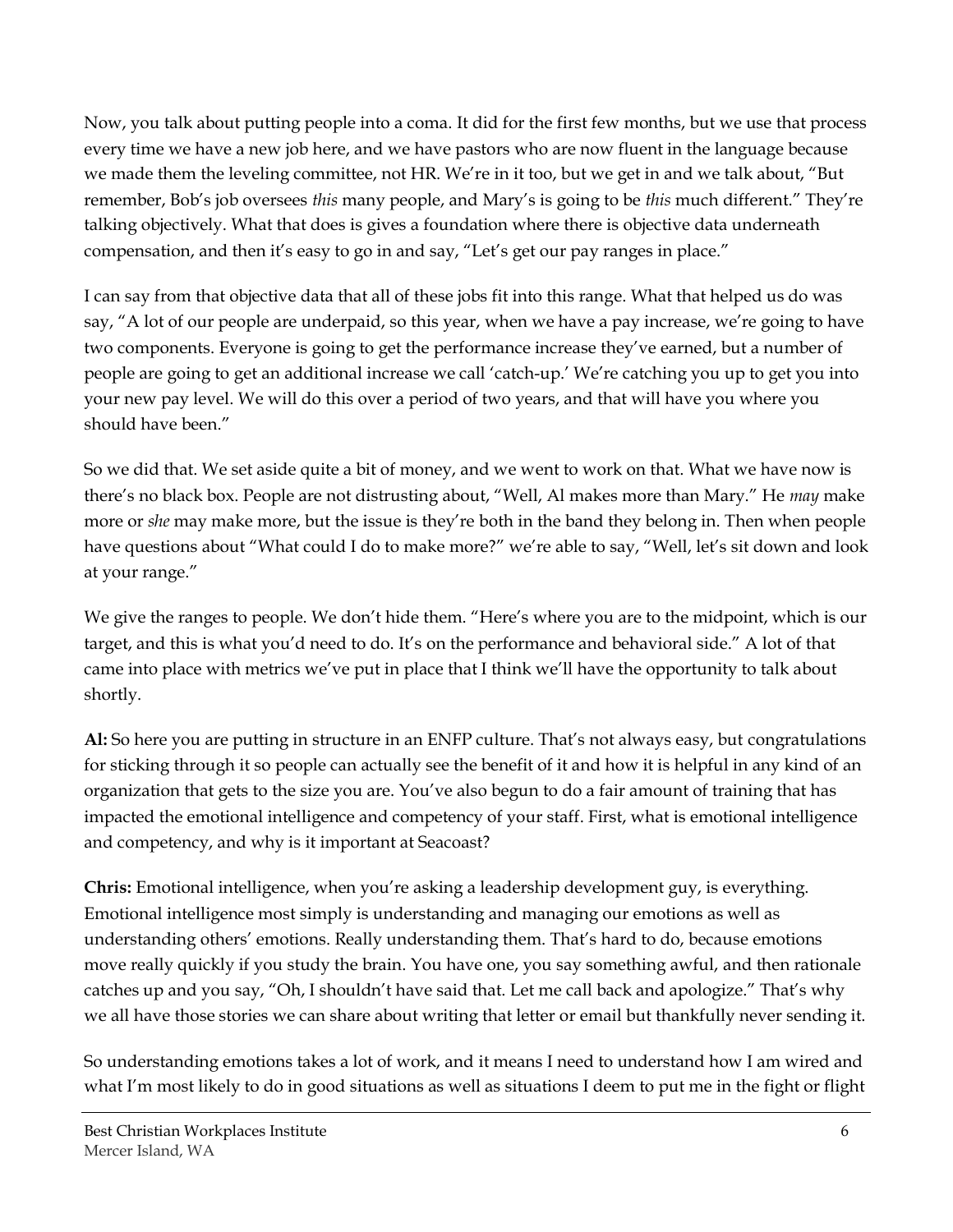risk, if you would. So we start here. We're just getting this rolling as we're working now on development, which was such a huge request from our people in the survey.

We've done a lot of work on understanding self, and we use several tools to help people do that, but the reason we're doing that is so people can understand "How am I wired versus what are behaviors I can reasonably change, and the root of it all, how do I realize when there are things I'm doing that I'm not aware of? How is it that I communicate to you, 'This is what I need in this relationship'?"

If I don't do that, you're not a mind reader, so do you go the next 10 years and not be able to read my mind and I lead very passive-aggressive and angry with you? It doesn't have to be that way if we just start to peel back the onion around emotional intelligence. People come to organizations because of the people they work for. They may come because of the values, but they stay because of the people they work for in that culture or they leave because of the people they work for in that culture.

**Al:** Yeah, and as you say, relationships are such a central part of being in the church. Community is such a core part of the Christian experience, and emotional intelligence is important for people to have great relationships with each other, to be a reflection of Christ to the world. What's a recent example of a core initiative involving emotional intelligence and competency, and how has it helped your people get to work together and experience that Christian community even more?

**Chris:** A good example of that is the way we're rolling out development right now. We tried to make it very simple and say, "What are four things we all need to be aware of and work on every day as we come together to work here?" We have four categories, and you'll see they divide into what I talked about: performance and behavior. On the behavior side it's *learn* and *love*. On the performance side it's *labor* and *lead.* So we look at learning, loving, laboring, and leading when we sit down and talk about any employee to say, "How are they doing in these areas?"

We've underpinned that with our own set of competencies we've developed. I can say that Chris is strong in loving other people. He's really struggling on labor. Why is that? Is it because he's lazy? No. It's because he's easily distracted and he jumps onto this other thing, and if he doesn't keep his promise in what he said he was going to do, it's going to be problematic.

So we're getting the language out there with this competency, but on that "learn and love" side, the behavioral side, it's allowing us deep down into "Who am I, how do I operate, and how am I perceived by other people versus how do I *want* to be perceived by other people?" In that comes something that's fairly hard, and that is speaking the truth in love, which is sometimes very hard to do in an organization where you obviously don't want to hurt anyone.

**Al:** Yeah, I love that. Four *L*s: *learn* and *love*, *labor* and *lead*. That's fantastic.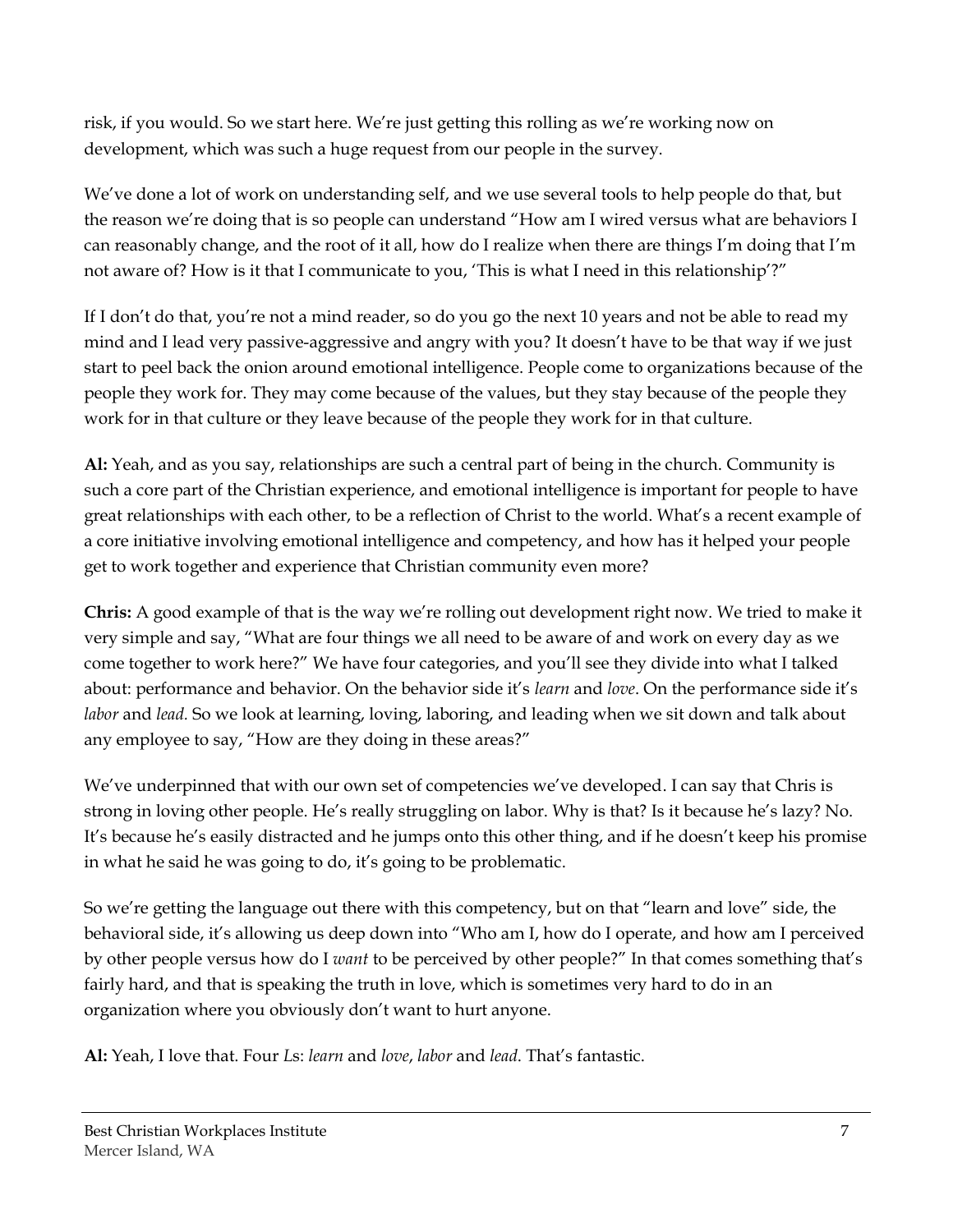**Chris:** I would add one thing to that. For the tools, we're not trying to reinvent this. Everyone here has now been through the Myers-Briggs, and they're currently going through the Enneagram. So you have one thing that talks to your nature and one thing that talks to your nurture, and those get good results we can springboard from, I think.

**Al:** I've heard a lot of churches use the Myers-Briggs, and that's well known for a long time. The Enneagram is kind of picking up steam. In fact, I was interviewing the president of InterVarsity Press. He said the Enneagram book they published last year was the largest selling book in their history of InterVarsity Press, so that's becoming a great tool for self-knowledge.

Well, Chris, this has been pretty exciting so far just to listen to the stories you have, the way you've spoken in and created culture builders, how you've focused on specific things that have come out of the survey, and how you've addressed compensation. (I'm going to have one more question about that.) How you've implemented job evaluation. You've taken data. You've created levels. You've put some structure in place to make sure it's fair and equitable.

I give you guys a lot of credit, because I remember being there, and your executive pastor Jack Hoey talked about the way you look at compensation from a percentage of overall expenditure and the number of people you've had and how truthful and transparent the church has been about that conversation, so that's been great. I'd love for you to share one of your favorite before and after stories about how your culture changed and improved for the better, especially how the story can speak to churches regardless of size.

**Chris:** What I would talk about is another point that came out in the survey, and that was the lack of clarity and direction, where people said, "We know you love us, but where are we going? It feels like we have some false starts." This is where it was exciting to have the different people from that executive group come out. We did a brainstorming session, hung Post-its all over the wall, coming up with ideas about "How do we make this place better based on what we've heard?"

A couple of our leaders from that team really jumped into this and said, "I want to lead this. I want to do this." They helped roll out metrics and performance management. Performance management kind of came from HR, and we introduced those concepts of what it might look like going forward, but these are the leaders who ran with it and made it Seacoast, if you will, and have made it work.

That provided clarity on where we were going and what was most important to focus on, and by doing that, coming back to those same important metrics and some of that important data, this was one of the biggest changes for the better between the first- and second-year surveys. People noticed immediately.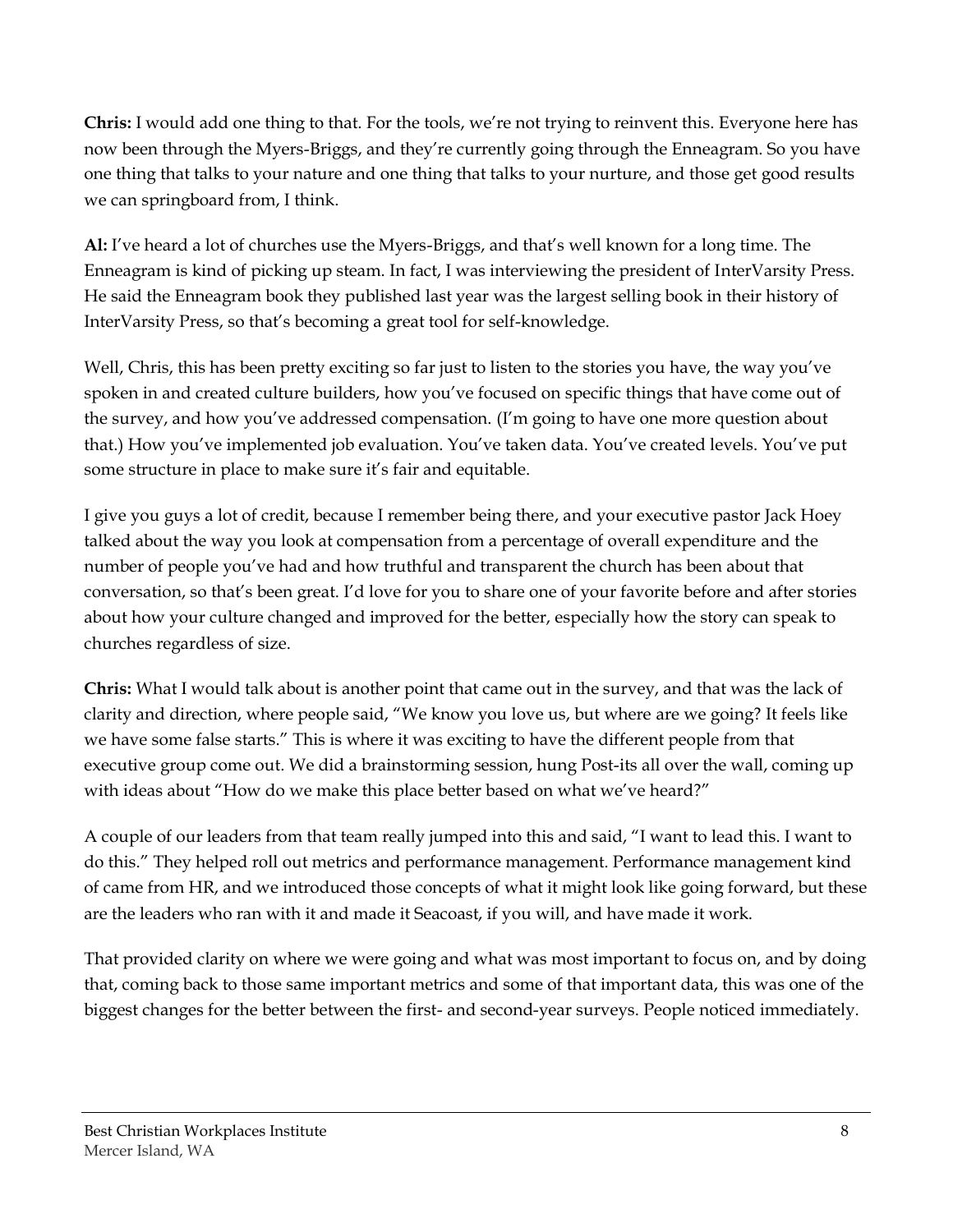**Al:** As you said earlier, people were looking for, "What's the direction? Where are we going?" As I recall, your senior leadership team was crystal clear about the direction of where you were going, but it didn't translate down to the rest of the staff. This really helped, didn't it?

**Chris:** It did. I think they were clear, but what changed here is over the course of 30 years, this went from a very small, tightly knit organization where, if you think about it, not just leadership but leadership and team members could get together often, sit down and have lunch. Now we're over 300 employees, so it's just not possible to do that, so you have to start thinking systemically as you grow or it's kind of like the horse and rider that take off and turn around and realize they weren't hitched to the wagon and a bunch of people were left behind.

**Al:** I trust you're enjoying our podcast today. We'll be right back after an important word for leaders.

**Female:** Discover your key strengths as a leader and identify your greatest development opportunities. It's yours with the 360 Leadership Assessment by the Best Christian Workplaces Institute. Gain a true, accurate measure of your own leadership from a biblical worldview. Join the more than 1,000 leaders and their colleagues now putting their 360 insights and lessons to work every day.

You'll receive a comprehensive 40-page report, development guide, and coaching session that will help you reinvigorate and transform your leadership for good. Start today by calling 206-230-8111 or visit us at [bcwinstitute.org](http://www.bcwinstitute.org/). The Best Christian Workplaces 360 Leadership Assessment. It's your first important step to transforming your leadership effectiveness.

**Al:** Now back to today's special guest.

Chris, I bet you have another story you'd like to tell about how building a healthy culture caused your people, your staff to really flourish.

**Chris:** Well, Seacoast is a high grace culture. That's part of the DNA here and something I personally value very much and hope never changes. This type of environment, though, often means conflict is not welcome in any form. It's very hard. It was a big step for our leadership team to ask for the feedback in the form of this survey.

We talked a good deal about that first year being the year that the employees were basically sticking their toes in the water. They wanted to understand, "If I do this, if I'm honest, if I say what I'm really thinking, is it safe or is something going to bite my toe off?" It was very important that leaders understand that and understand, as Josh worked with them later, to take time, as you said, to reflect and to internalize, to mourn, to shout, to jump, to laugh, whatever, and then let's understand where we go with what we've heard, because our goal is to see ourselves as God sees us.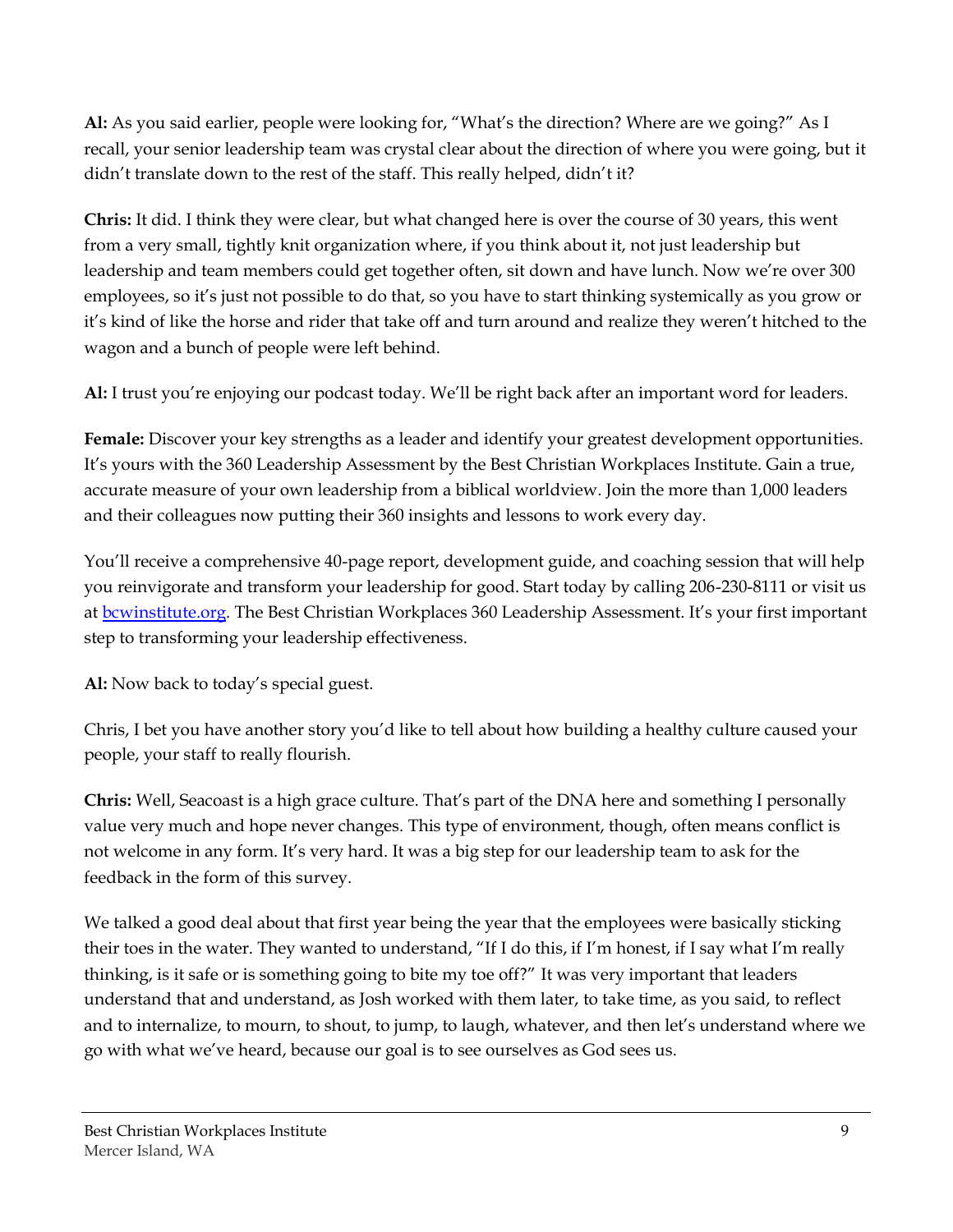He has given us these 280-plus people to give us viewpoints. I think the reaction of the leadership team set the tone for the level of honesty in the second year. We got more honesty, and I think we got more in year three. People are expecting now to be asked and to see something happen based on what they've asked about.

**Al:** You have been clear and your leadership has been very responsive to the feedback, which encourages the staff. We often are asked, "How many years do we need to do this survey?" I'll say, "Well, your staff will begin to anticipate the opportunity to participate in the survey each year, because they know leadership is interested. It's a way for them to gather the data in a confidential way and act on it." Yeah, that's a great story. In all of what you've shared with us, Chris, how has Seacoast's culture transformation shaped and modeled you personally, even professionally, as a leader at Seacoast Church?

**Chris:** Well, I've always considered myself to be fairly self-aware. When I do competency scores on myself, that's something my leaders and I have usually agreed I do fairly well on, but being in Seacoast and being in kingdom work has been so rewarding because it's not only about realizing I've uncovered something about myself but that God planted it there and through these different ways he has just been sitting back, delighting, waiting for me to find it.

I kind of had a word, if you will, for the second year I was here, and it was *listen*. I had to slow down and say, "God, why do you have me here?" Yeah, we can run out and fix every problem and make everything perfect, but that's not the real point of why we're all here. So I've been doing a lot of growing myself. I'm currently reading a great book called *Leadership Mosaic* by Daniel Montgomery, and it sums up some of the greatest things that I'm learning and have learned.

Montgomery talks about helping take someone else from the current state they're in to a future state. That's the heart of leadership: change management. But leaders have to remember that they and the person they're leading are both changing because the Holy Spirit is present in the transformation. I knew most of those things before, but I never thought about the fact of how *I'm* going to change when I help someone move from point *A* to point *B*.

He further reminds us that all creativity and innovation starts with God and it takes conviction and direction to see the future and lead people into it. So that's the fun we're having now. We increased the leadership team. It's no longer an ENFP leadership team. We've added several people to it who think differently, so one letter… That *P* has changed to a *J*. That'll tell you a little bit. The DNA is changing there, and that's what we're going for, conviction and direction.

**Al:** That's great. At the Best Christian Workplaces, we believe a healthy culture is a true and worthy end in itself. We also believe a healthy and flourishing culture leads to organizational growth and even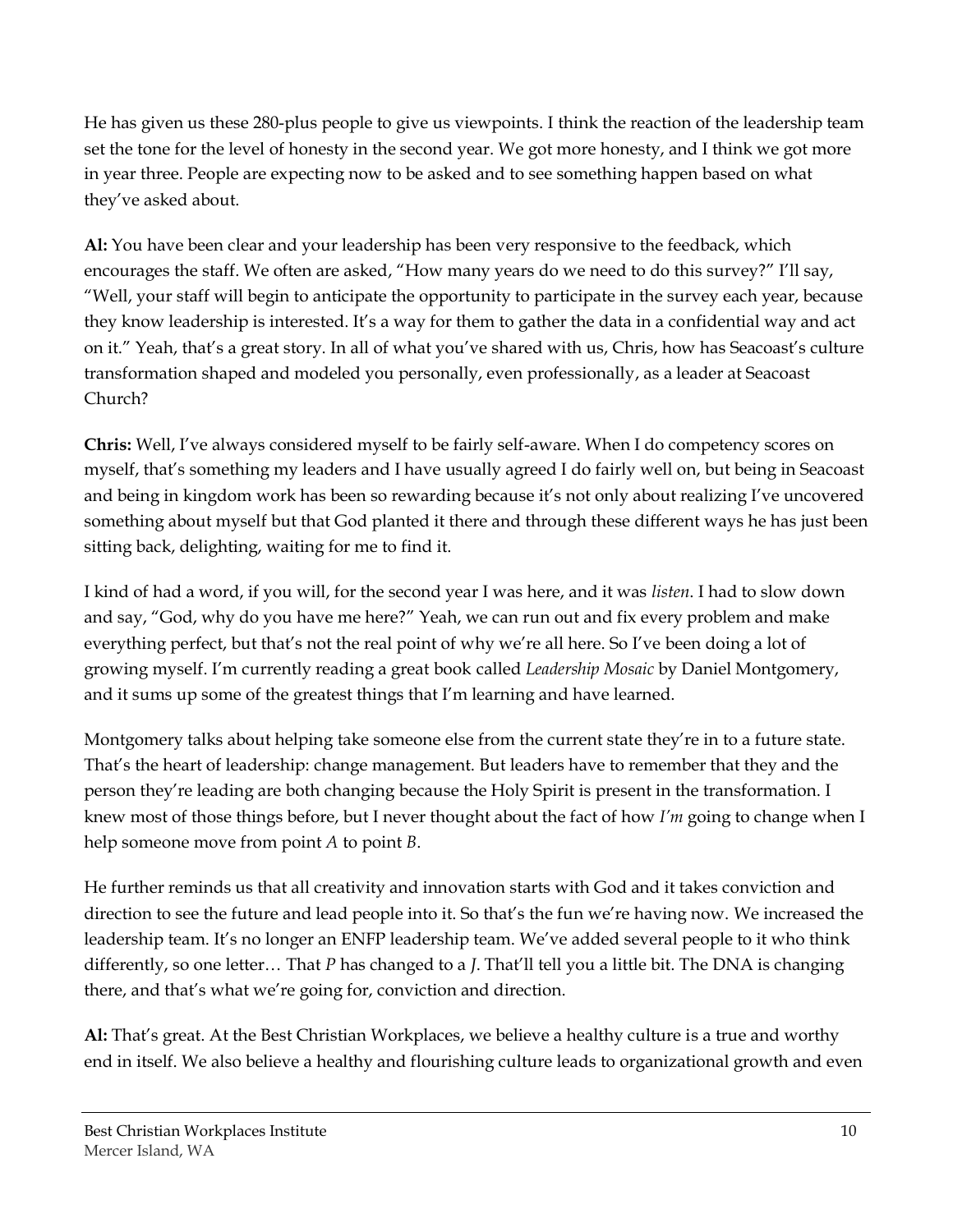greater ministry impact. How do you see this impacting Seacoast? How have Seacoast's culture improvements influenced your organizational impact and outcomes?

**Chris:** Well, I think when you want to get to proof, looking at engagement… Engagement can be harder to measure, so you measure that again through a survey. The interim proof is in the metrics. When we talk metrics we're not talking profits or just numbers. The metrics we're here to focus on are human lives. They are human souls, and they start with people who are finding God and growing their faith, discovering their purpose, and making a difference in the kingdom and the world.

We're able to look at performance metrics and understand, for example, what teams are growing. Where do we have people who are coming to church and not coming back? Where are people coming to church but never moving forward, let's say, into a small group? Leadership is an art and a science, and we've needed to invest some more on the science side. We're doing well on the art side. Now we're doing better on the science side so that it can keep up with an incredible heart Seacoast has always had.

We have a senior-level pastor who oversees all of our campus pastors. His name is Sam Lesky. It has been his clarity of focus and direction these past three years that has really made this successful. Yeah, we have celebrations, but then we go right back to "What did we say we would do? We're going to visit again next week, next month." I think that has been game-changing.

**Al:** Well, Chris, this has really been a great joy talking with you. Those last couple of points, how you were able to gain clarity after you discovered there wasn't great clarity at Seacoast in terms of metrics and how performance management helped in that process… I loved hearing how rewarding kingdom work has been for you personally. Given all you've experienced in the ongoing transformation and greater health of your culture, give us one final thought you'd like to leave with our listeners, with ministry leaders and leaders who own Christian companies.

**Chris:** If I could boil it down to one thing, Al, I would say to look for solutions and not echoes when you surround yourself with other leaders or actually grow your team and to just think about what that means. What would have happened if David didn't have Nathan? What would happen if we didn't have somebody to push back a little bit?

None of us will ever have the clear view God has, but look for that person, look for that solution, and be careful surrounding with echoes, because if you really want to ensure you don't get good feedback, just react badly one good time to the feedback you do get.

**Al:** That's great advice. Chris Taylor, director of human resources at Seacoast Church in Charleston, South Carolina, thank you for sharing your wisdom, insights, and stories, and thank you for extending your ministry to the leaders who are listening and benefiting from all you've shared with us today.